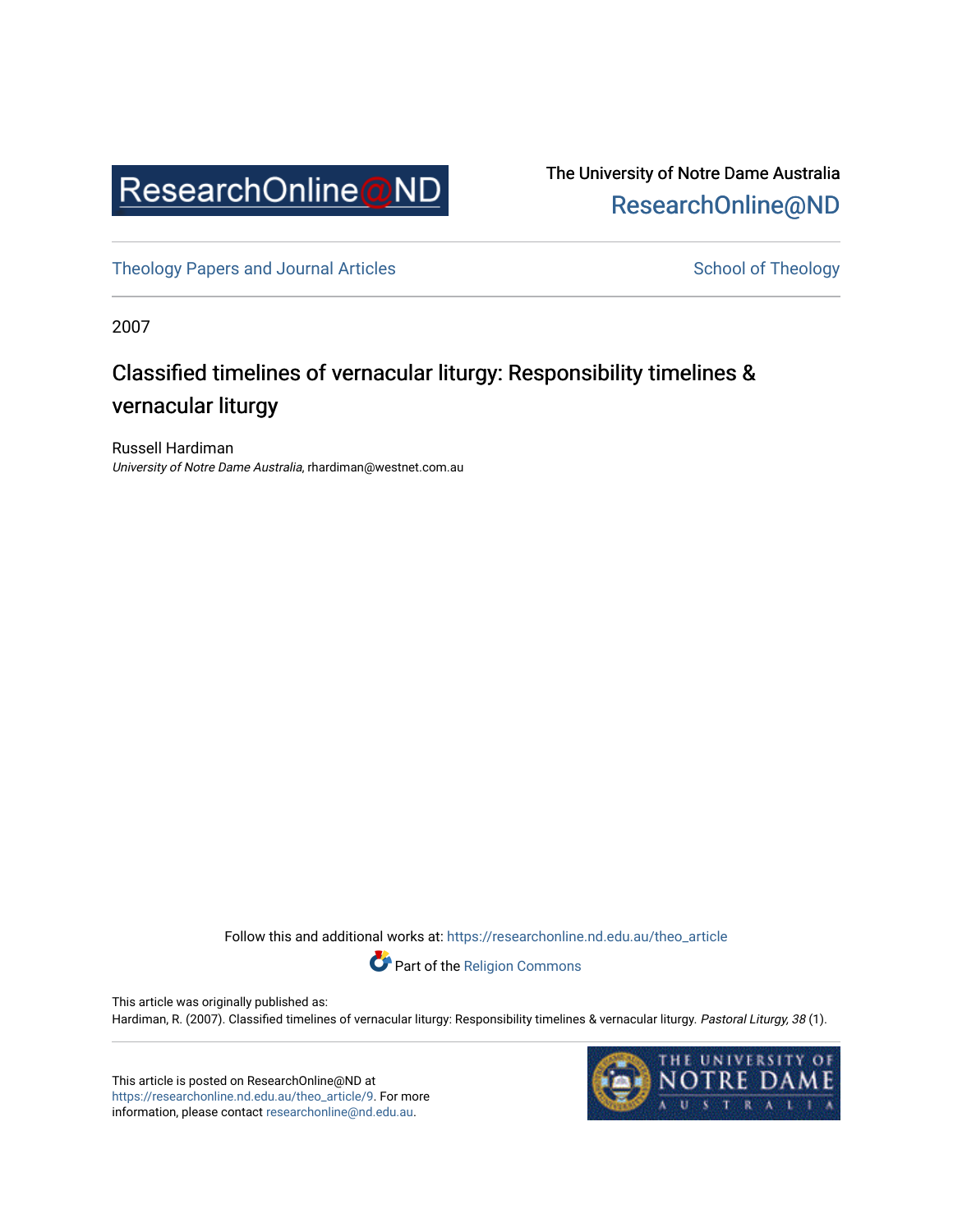Classified Timelines of Vernacular Liturgy: Responsibility Timelines & Vernacular Liturgy Russell Hardiman

Subject area: 220402 Comparative Religious Studies Keywords: Vernacular Liturgy; Pastoral vision of the Second Vatican Council; Roman Policy of a single translation for each language; International Committee of English in the Liturgy (ICEL); Translations of Latin Texts

## **Abstract**

These timelines focus attention on the use of the vernacular in the Roman Rite, especially developed in the Renewal and Reform of the Second Vatican Council. The extensive timelines have been broken into ten stages, drawing attention to a number of periods and reasons in the history of those eras for the unique experience of vernacular liturgy and the issues connected with it in the Western Catholic Church of our time. The role and function of International Committee of English in the Liturgy (ICEL) over its forty year existence still has a major impact on the way we worship in English. This article deals with the restructuring of ICEL which had been the centre of much controversy in recent years and now operates under different protocols.

## **List of Abbreviations**

ACBC Australian Catholic Bishops Conference CDF Congregation for the Doctrine of the Faith CDW Congregation for Divine Worship CDWDS Congregation for Divine Worship and Discipline of Sacraments **CSL** Constitution on the Sacred Liturgy *CCC Catechism of the Catholic Church*  DOL Documents on the Liturgy *GIRM General Instruction of the Roman Missal*  ICEL International Commission for English in the Liturgy **NCCB** National Conference of Catholic Bishops NEC National Episcopal Conference PLC Preparatory Liturgical Commission for Vatican II RMEC Roman Missal Editorial Committee within the Executive of ICEL SCDW Sacred Congregation for Divine Worship SCR Sacred Congregation of Rites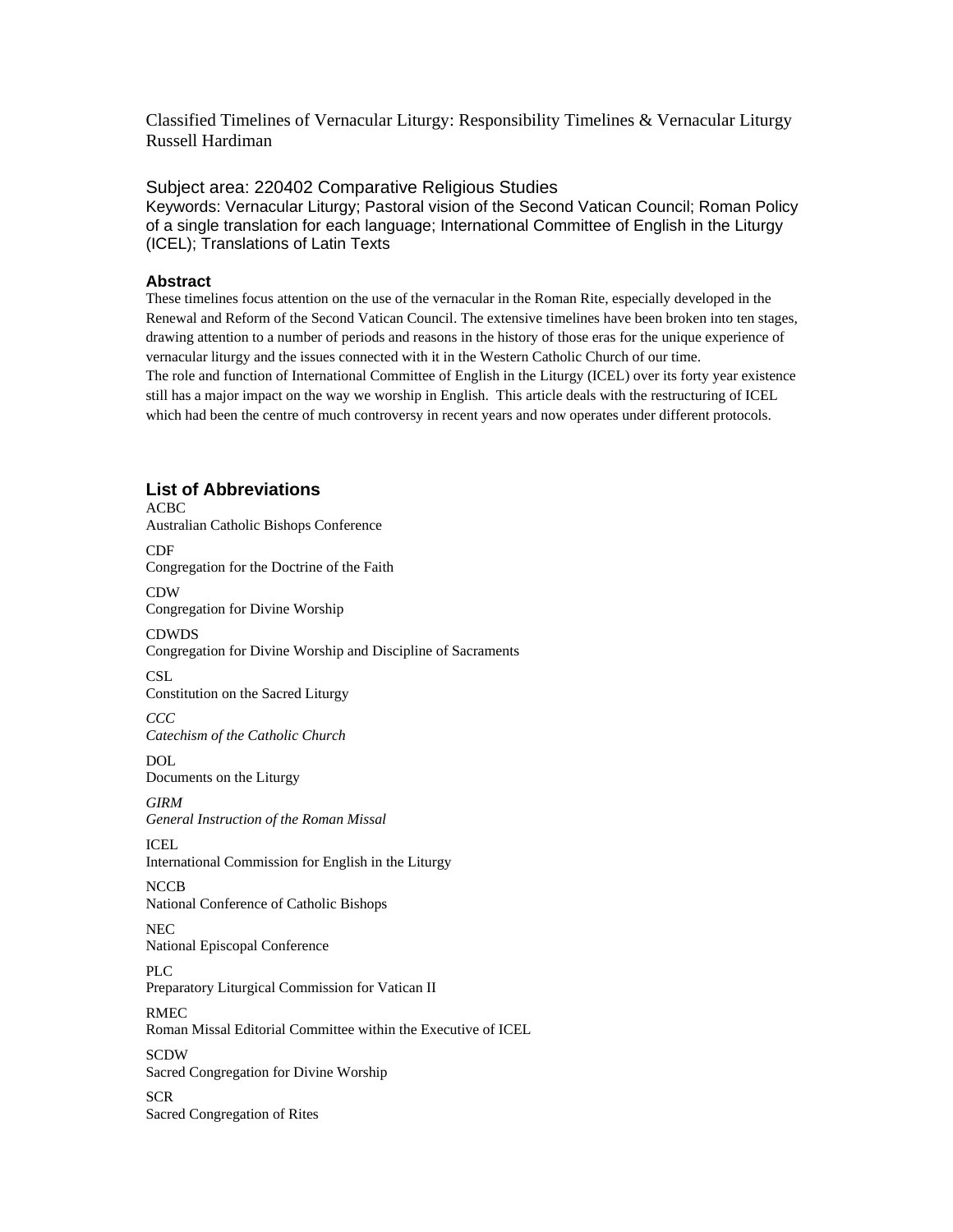USA NCCB

USA National Conference of Catholic Bishops

**USCCB** 

United States Conference of Catholic Bishops

## **Stage One**

Bridging the centuries

## **16th C**

From the time of the Council of Trent (1545-1563) it was the responsibility of the bishops of a particular country to determine vernacular texts of the Bible.

#### **1882**

The Benedictine Abbey of Maredsous published a *French Missal* for the people.

#### **1884**

The Benedictine Abbey of Beuron in Germany published a *German Missal* for the people that became known for its editor as the *Schott buch*.

#### **1898**

The Holy Office removed the censure of the *Index of Forbidden Books* on translations of the *Roman Missal*.

#### **1940**

The first Liturgical Week was held in the United States beginning a systematic sequence of liturgical education for many levels of participants.

#### **1942**

Distribution to American troops of a camouflage coloured canvas edition of Father Hoever's Sunday Missal, *I Pray the Mass*, a vernacular edition with parallel Latin and English texts of the Mass and popular prayers.

#### **1943**

The Centre for Pastoral Liturgy was established at the *Institut Catholique* in Paris.

Approval from Rome of the German *Singmesse*, after being used for over a hundred years. This was a form of sung Mass where Latin texts such as the Gloria or Creed were replaced by German hymns of that theme.

#### **1947**

Pope Pius XII and the Sacred Congregation of Rites (SCR) approved substantial use of the vernacular in various sacraments, so that the *Roman Ritual* was published in bilingual editions.

The *Notre Dame University* began the School of Liturgical Studies which became the first Liturgical Institute in the English speaking world.

Pius XII issued the encyclical *Mediator Dei*, which was the first encyclical to deal specifically with the Liturgy and which helped bring the Liturgical Movement to the mainstream life of the Church.

The German Bishops set up the *Liturgische Institut* in the city of Trier on the Mosel River.

#### **1950s**

Popularisation of the use of *Sunday* and *Daily Missals* for praying the Mass with the priest using parallel columns in Latin and the vernacular. Most Missals were adaptations of the original French, German or Belgian editions and commentary prepared by the Benedictine monasteries.

#### **1951**

Pope Pius XII proclaimed the *Restored Order of the Easter Vigil*.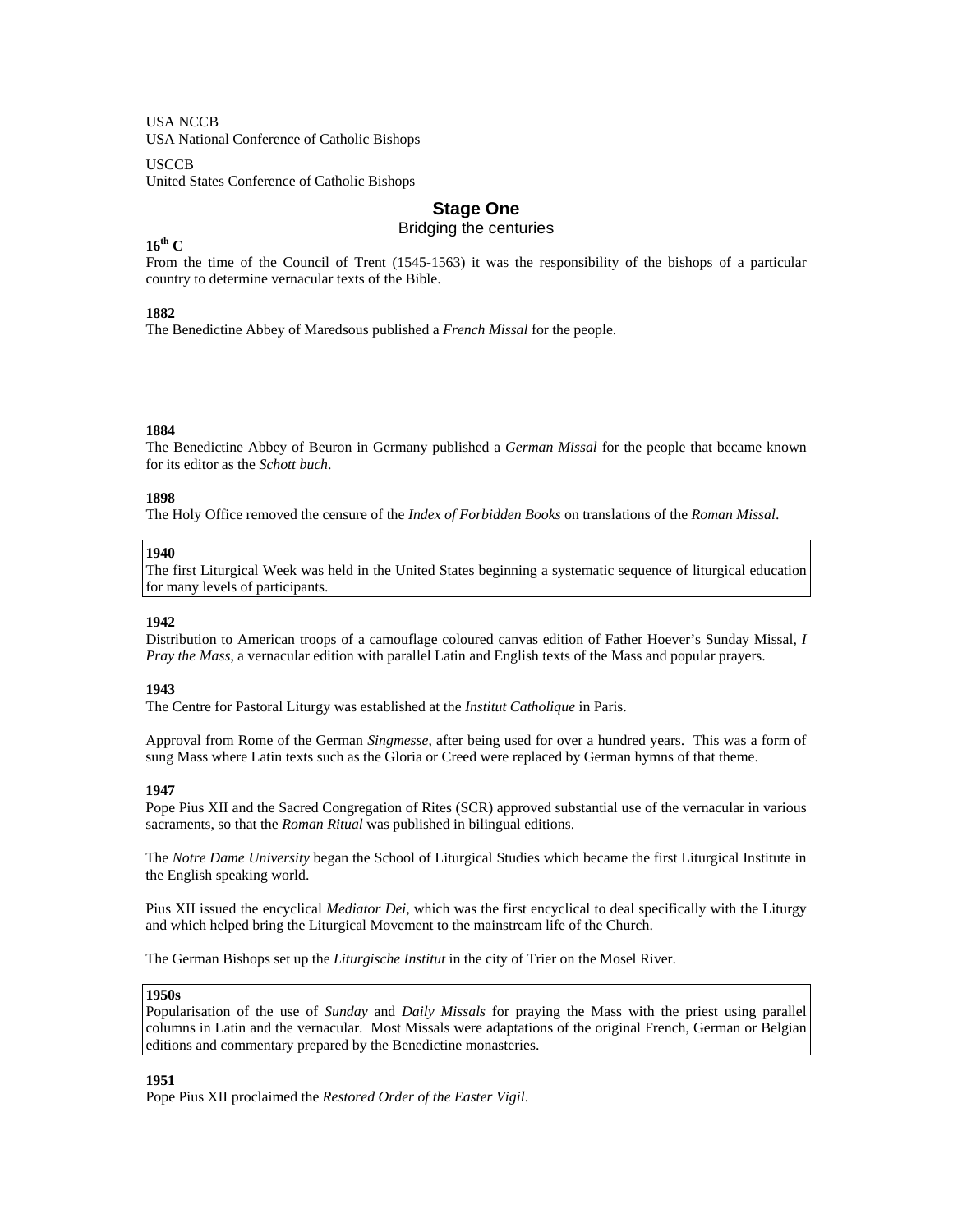#### **1953**

Pope Pius XII changed the eucharistic fast from midnight to three hours before communion, to encourage more frequent communion.

## **1955**

Pope Pius XII proclaimed the *Restored Rites of Holy Week* to be used by the universal Latin rite.

Pope Pius XII published a simplification of the rubrics of the *Roman Missal* and *Roman Breviary*.

#### **1956**

In Assisi was held the first International Congress of Pastoral Liturgy which included an audience with Pope Pius XII in Rome where the Pope called the Liturgical Movement a 'sign of the movement of the Holy Spirit'.

#### **1957**

Publication of the Instruction of the Sacred Congregation of Rites, *Musicam Sacram*, which confirmed Pope Pius X's guidelines for the use of Gregorian Chant and also for the introduction of the Dialogue Mass, in which the congregation could make the responses of the Common of the Mass and recite the antiphons of the Proper using Missals simultaneously with the priest.

### **1960**

Pope John XXIII published a simplification of the rubrics of the *Roman Breviary* and a new Typical Edition of the *Roman Missal* was published in 1962, [this is the *Roman Missal* Pope Benedict XVI has approved for the extraordinary use of the Latin Mass].

## **Stage Two**

## The Second Vatican Council

## **1.2.1962**

Submission of the draft *Liturgy Constitution* by Cardinal Gaetano Cicognani as President of the Preparatory Liturgical Commission (PLC) to the General Secretariat of the Second Vatican Council. Cicognani died five days later.

#### **22.2.1961**

Cardinal Larraona was appointed Cardinal Prefect of the SCR and the President of the PLC. The Apostolic Constitution, *Veterum Sapientia*, of Pope John XXIII encouraged the study of Latin in the Liturgy.

## **4.12.1963**

The Constitution on the Sacred Liturgy (CSL) *Sacrosanctum Concilium*, was promulgated at the Concluding Session of the Second Session of Vatican II. The key principles, affirming the use of the vernacular as the prime medium of active participation were expressed in §14, §36, §36.1, §36.2, §54, §63a [On the floor of the Council the presenter noted there was no intent to exclude any part of the Mass; parts such as the Roman Canon would require further permission from Rome].

## **Stage Three**

## *The Consilium to implement the Constitution on the Sacred Liturgy*

#### **3.1.1964**

Father Annibale Bugnini was called by Cardinal Amleto Cicognani, the Secretary of State, who informed him that the Holy Father had nominated him as Secretary of a Commission to actuate the CSL

#### **13.1.1964**

The letter from the Secretariat of State to institute the *Consilium* to implement the CSL with Cardinal Giacomo Lercaro, Archbishop of Bologna as President and Bugnini as Secretary.

#### **25.1.1964**

Pope Paul VI published a *Motu Proprio, Sacram Liturgiam* establishing the Congregation for Divine Worship (CDW) with three internal divisions to replace the SCR, formed in 1588, to work in collaboration with the Consilium to implement the changes flowing from the principles of the Vatican Council's Constitution.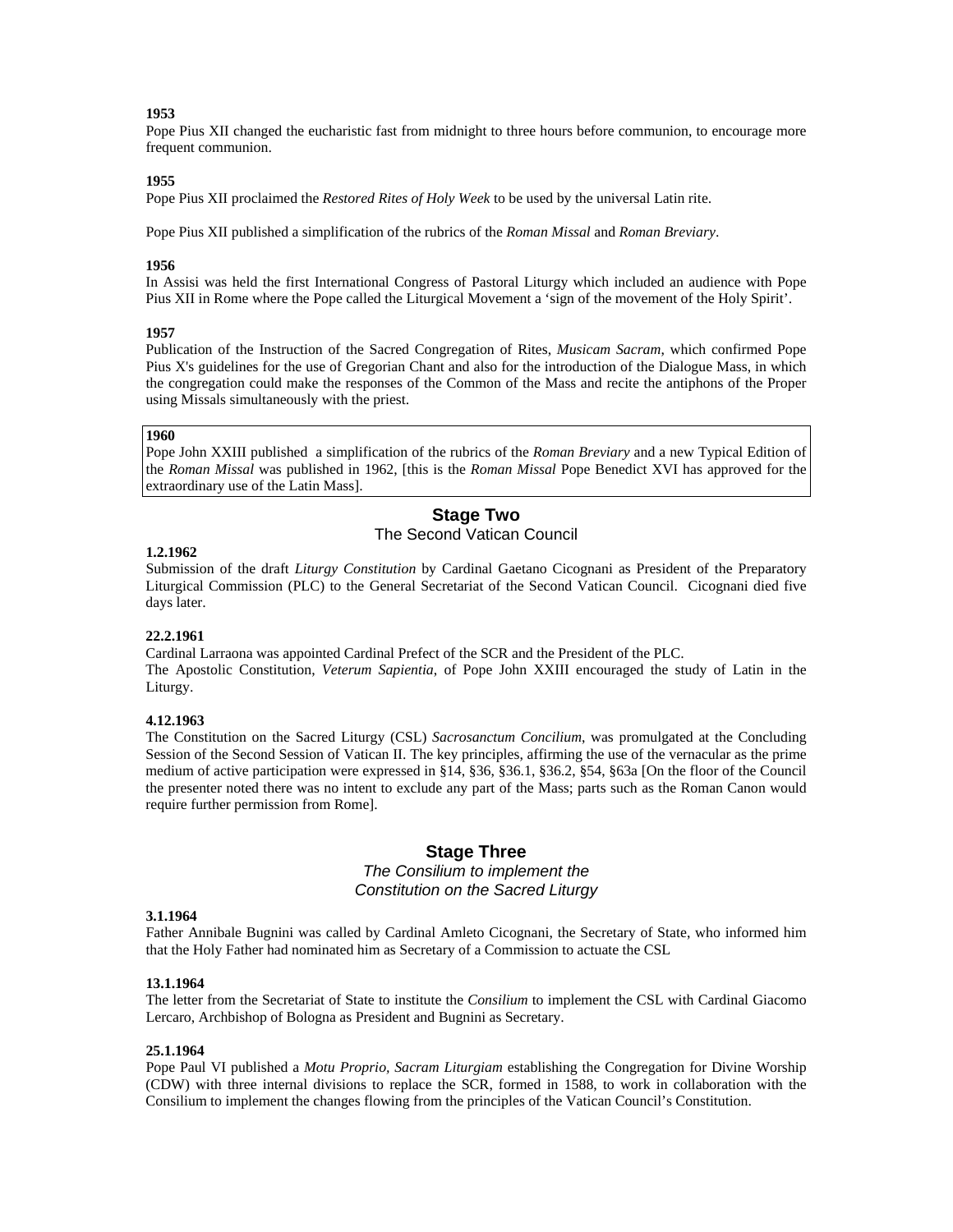## **22.4.1964**

A resolution of the juridical problems in publishing liturgical documents between the relative authorities of the *Consilium* and the CDW was achieved by an arrangement whereby the signature of the President of the *Consilium* was printed on the left side of the page but without a signature of the Secretary, while on the right was printed the President and Secretary of the CDW.

## **16.10.1964**

Letter of Cardinal Lercaro of the *Consilium* to Presidents of Episcopal Conferences of countries that share the same language, (namely English, French, German, Spanish, Italian, Portuguese, Dutch) that the will of the *Consilium* was that a single text in each language be set up and used for the vernacular in each countries.

### **April 1965**

First issue of the journal *NOTITIAE*, being the official journal of the *Consilium* to publish the decrees and decisions of the *Consilium* and to publish feedback and observations from Bishops' Conferences about the introduction of the vernacular in the liturgy and the formation of the people of their country.

## **Stage Four**

## National initiatives with vernacular liturgy

## **4.3.1964**

*Imprimatur* granted by Cardinal Gilroy of Sydney to affirm a selection of Propers of Masses for St Francis Xavier, St Brigid, St Ignatius, St Patrick, St Peter Aloysius Mary Chanel, Our Lady Help of Christians, St Columba, St Oliver Plunkett, St Therese of the Child Jesus to be inserted in a joint publication of an English language *Roman Missal* for use at the altar in several countries eg including Proper Masses for Canada.

### **15.4.1964**

Approval of Mass Texts by Canadian Episcopal Conference (English Section) to be inserted in joint Altar Missal in English publication.

#### **15.6.1964**

Confirmation by the Holy See of the Canadian English texts for the joint publication.

## **21.11.1964**

*Imprimatur* granted by Archbishop George Flahiff csb of Winnepeg for Canadian texts.

## **27.11.1964**

Approval of the Holy See with special adaptations for Australian calendar of feasts.

#### **December 1964**

Release of the *Roman Missal* in English, a publication by Benziger Brothers of New York, with special supplements for Canada, Australia, South Africa. The fully bound altar edition had over 1100 pages, complete with ribbons and thumb tabs. It had with parallel columns on each page and had all the rubrics in Latin but the texts in English, using the content of the 1960 revision of the *Roman Missal* of Pope John XXIII. The texts of the Presidential Prayers were copyrighted by Benziger Brothers © 1962.

## **20.1.1965**

*Imprimatur* by NT Cardinal Gilroy of Sydney to publish *ENGLISH TEXT FOR THE USE OF PEOPLE AT MASS*. Sydney: E J Dwyer (12pp).

## **1.3.1965**

*Imprimatur* for *WE OFFER THE MASS*. Sydney: E J Dwyer (32pp). This was an English Mass Book compiled by Bishop Thomas Cahill of Cairns and with approval of the Bishops' Commission for Sacred Liturgy.

#### **May 1965**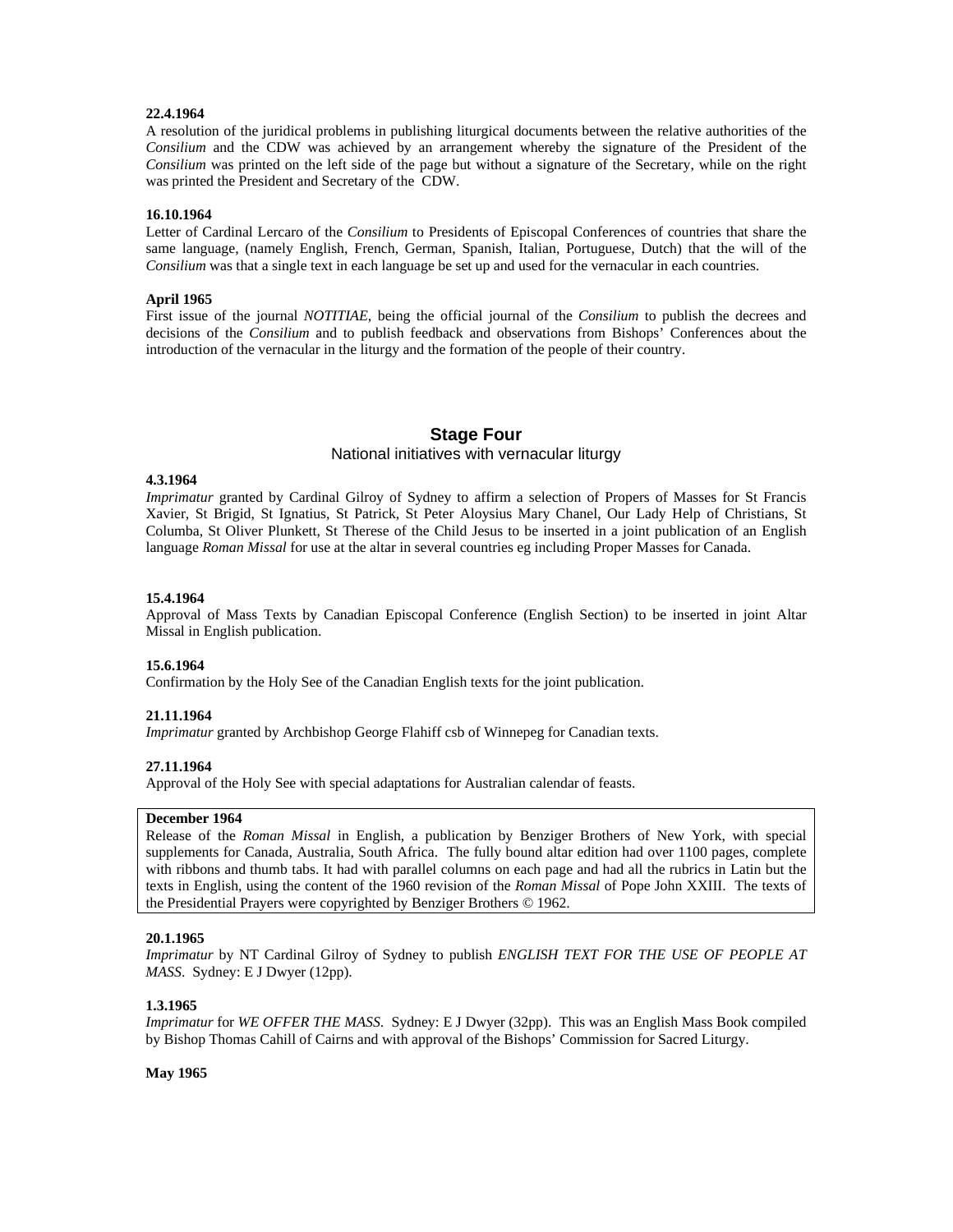First meeting – in Detroit – of a Music Advisory Board formed to assist the Bishops' Committee for the Liturgy. Chairman was Archabbot Rembert Weakland, with Fr Richard Schuler, secretary, and Fr Frederick McManus was official liaison with the bishops. This group produced *Music in Catholic Worship*.

## **10.11.1965**

*Allocutio* of Pope Paul VI to participants in Rome at a Conference on vernacular translations of liturgical texts. Pope Paul emphasised that liturgical centres and liturgical journals should be in close relationship with the National Episcopal Conference (NEC) so that liturgical formation should be one and the same with the direction of the hierarchy.

## **14.11.1965**

*Imprimatur* of Archbishop Guilford Young of Hobart for *People's Mass Book for the Archdiocese of Hobart*, published for the Liturgical Commission of Tasmania by Geoffrey Chapman, London and Dublin (128pp).

## **2.5.1966**

*Imprimatur* of J D Simonds of Melbourne for a Mass Book and Missal without readings as *Sunday Mass Book*, published by ACTS Publications, Melbourne (80pp).

### **1.2.1968**

*Imprimatur* of Cardinal Gilroy of Sydney for the © 1967 ICEL text of *Canon of Mass in English*, published by E J Dwyer.

### **1968**

Australian Episcopal Conference published the International Commission for English in the Liturgy (ICEL) texts of laminated Altar Charts of English Text for *Novus Ordo Missae*. Sydney: E J Dwyer.

### **1.2.1968**

*Imprimatur* of Cardinal Gilroy of the ICEL text of the *Roman Canon for use in Australia* (8pp).

#### **1969**

Australian Episcopal Conference published a 32pp booklet of ICEL's translation of texts of the IV Eucharistic Prayers and Prefaces. Sydney: E J Dwyer.

*The Order of Mass,* Sydney: E J Dwyer was published for use in Australia as a formal Altar Book, red bound and with ribbons, containing texts of the ICEL Advisory Committee on English in the Liturgy.

### **30.11.1969**

On the First Sunday of Advent the *General Instruction of the Roman Missal* (*GIRM*) and *The Order of Mass* came into effect.

#### **11.11.1969**

Approval from Rome for the ICEL English version of the *Novus Ordo Missae* adapted for Australia using the Ecumenical Translations of *Gloria*, *Credo*, *Sanctus*, *Pater Noster*.

## **16.7.1970**

*Imprimatur* of L M Clarke, Vicar General of Melbourne for *The Child's Mass Book* arranged by Rev. Paul Ryan. Melbourne: The Hawthorn Press (64pp).

## **First Sunday of Advent 1970**

*Introduction* of *Lectionary for Mass* (© 1969) texts by ICEL with adaptations for Australia.

**1973** 

ICEL Excerpts from the *Lectionary for Mass* (© 1969).

## **Stage Five**

Rome's proposing of Mixed Commissions for major languages and extending the use of the vernacular

#### **7.3.1965**

Sunday Angelus Talk by Pope Paul VI on the day the Italian Mass text was introduced (DOL 26).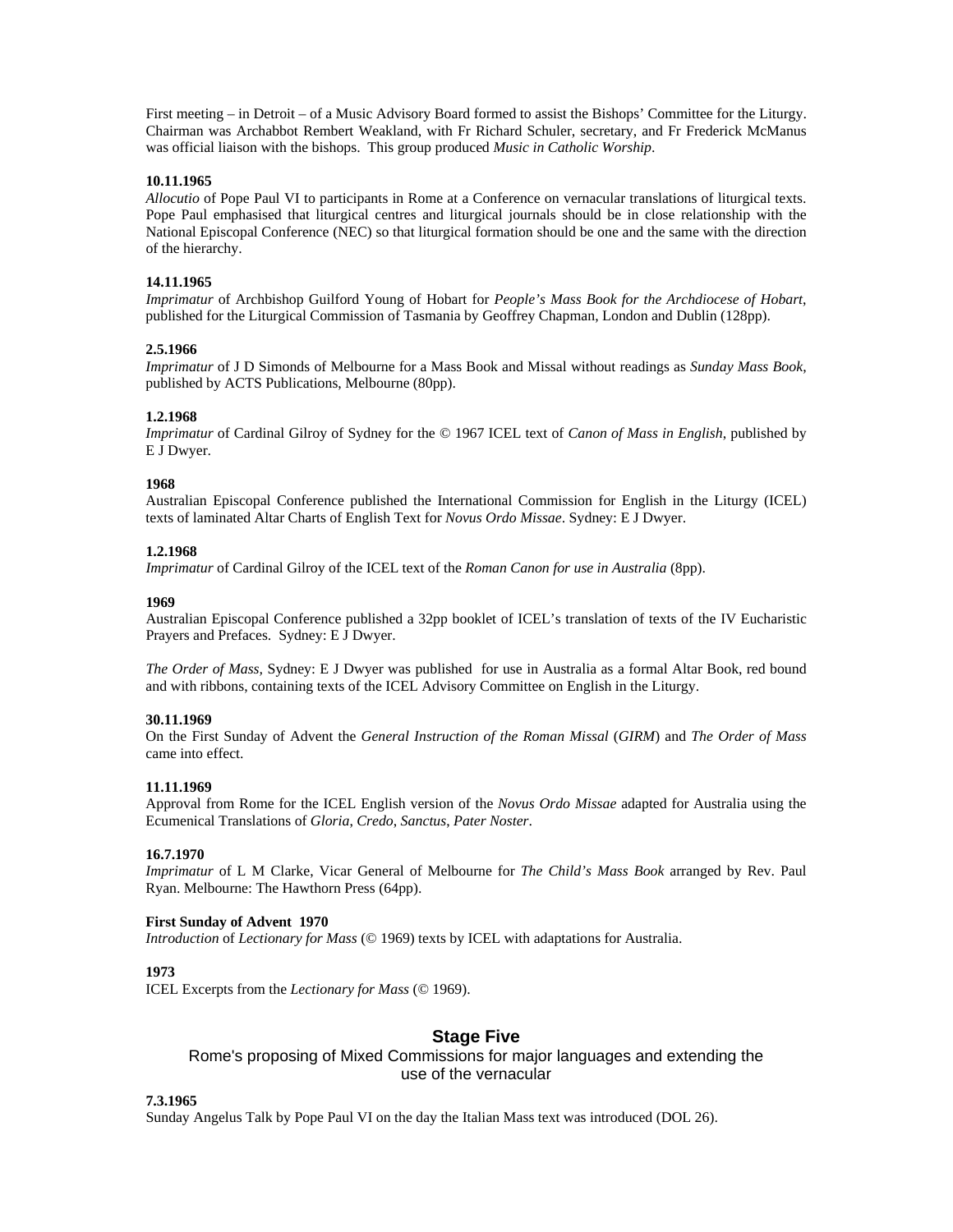## **27.4.1965**

Letter of Cardinal Cicognani of Secretariat of State to Cardinal Lercaro of the *Consilium* advising of Pope Paul VI's concession of the use of the vernacular for most of the Mass, including the Preface (DOL 110). Each Episcopal Conference was allowed to choose to use the vernacular in the Preface and Eucharistic Prayer.

## **June 1965**

The permission was widely granted to use the vernacular for the Preface.

## **20.9.1965**

Gathered in Rome for Session IV of Vatican II, a meeting of bishops from ten English speaking countries, at the English College in Rome, nominated Archbishop Gordon Gray of St Andrew's and Edinburgh as President of ICEL, an International Bishops' Committee to prepare a single English text for future translation into the vernacular.

## **1967**

Admission of the NEC of the Philippines to ICEL brought the number of Episcopal Conference Members to eleven.

Publication by ICEL of the English translation of the Roman Canon [Eucharistic Prayer 1].

## **31.1.1967**

Concession of Pope Paul VI allowing an *ad experimentum* use translating all the Eucharistic Prayers into the vernacular and for ordinations.

## **April 1967**

Working groups set up for all major languages by the *Consilium* prepared a draft document on the translation of liturgical books and sent the French draft, *Comme le Prevoit*, to the Mixed Commissions.

## **1.2.1968**

Publication under the *imprimatur* of Cardinal Gilroy of Sydney of the ICEL English text of the *Roman Canon* for use in Australia.

## **1969**

The full results of the renewal of the liturgy envisaged by Vatican II and the *Consilium*, along with the CDW now started to become available through the gradual publication of all of the Rites and Sacraments eg;

- Instruction of the *Consilium*, *Comme le Prévoit* on the translation of liturgical texts (DOL 123).
- *General Norms for the Liturgical Year and the Calendar* (DOL 440).
- *Rite of Marriage* (DOL 348, 349).
- *New Order of Mass* (DOL 203).
- *General Instruction of the Roman Missal* (DOL 203).
- Instruction of CDW, *Actio Pastoralis* for Masses with Special Groups (DOL 275).
- *Rite of Baptism for Children* (DOL 292).
- *Order of Readings for Mass*, and *Lectionary for Mass: Introduction* (DOL 231-232).
- *Order of Christian Funerals*, and *Rite of Funerals: Introduction* (DOL 415-416).
- *Constitutio Apostolica* on the gradual carrying out of the Apostolic Constitution *Missale Romanum*  (DOL 209).

#### **25.1.1969**

The *Consilium* issued *The Instruction on the Translation of Liturgical Texts for Celebrations with a Congregation*, published in six languages. It is most often cited by the name '*Comme le Prevoit*' from the French version (DOL #123).

## **10.11.1969**

Letter from the CDW *Cum Nonnullae Conferentiae*, advising presidents of Bishops' Conferences in issuing guidelines on how Latin texts are to be incorporated into vernacular editions of the *Roman Missal* (DOL 210).

## **1970**

ICEL translation of the *editio typica* of the *Ordo Missae* (1969) and the *Roman Missal<sup>1</sup>* (1970 reprinted 1971).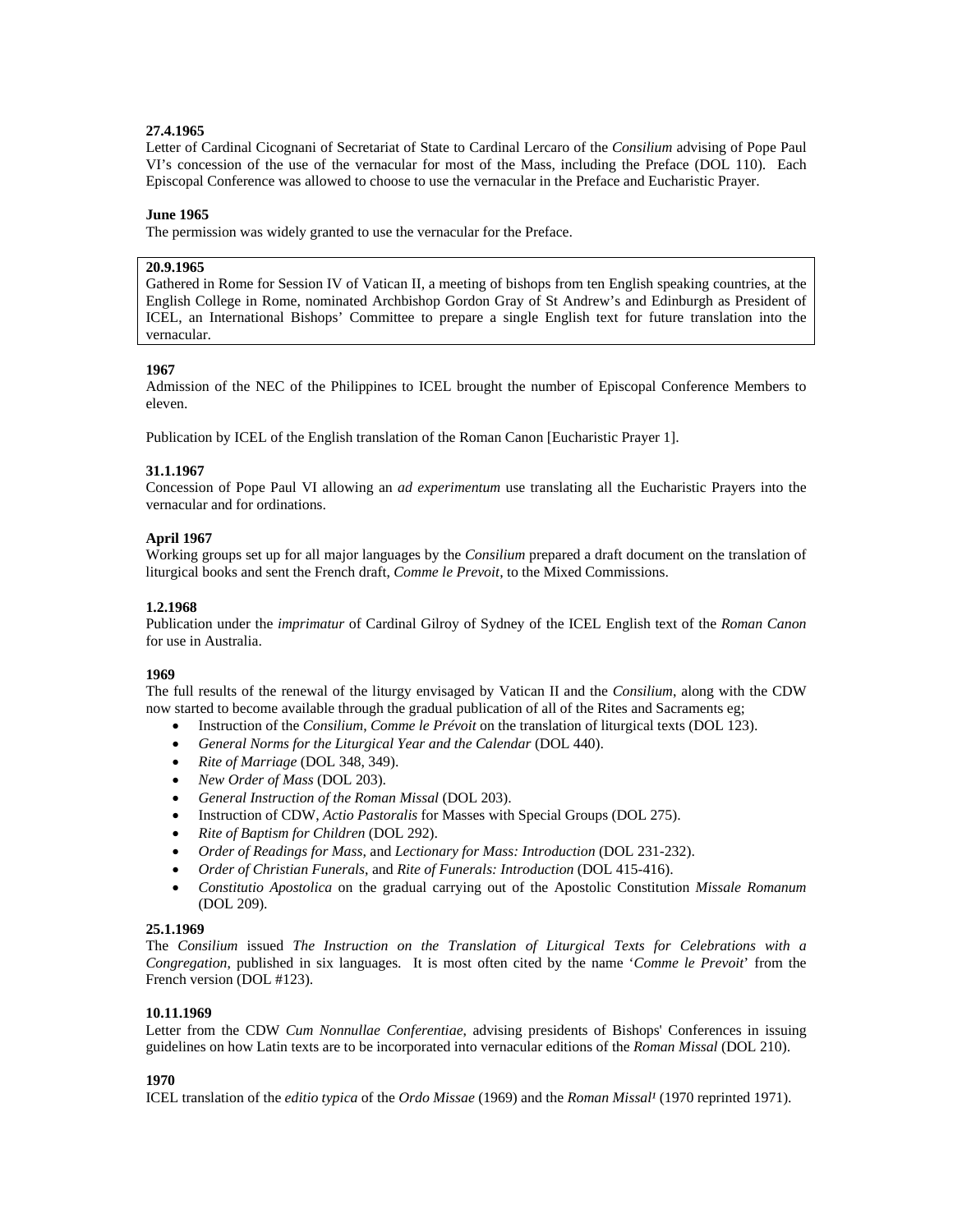## **18.10.1970**

Comments of the CDW, *Praesens Missale Parvum*, publishing the edition of the new small missal to provide an *editio typica* of Latin Masses that must be printed as an appendix in vernacular editions of the *Roman Missal* (DOL 214).

### **1973**

Issue of the ICEL White Book stage of a number of newly composed alternative Opening Prayers that were commissioned by ICEL to provide a fuller, more expansive type of collect. Based on the Latin text, they open up the content of the originals to a wider range of biblical images and ideas.

ICEL texts of the *Roman Missal* published in final form.

#### **August 1975**

Policy established by ICEL at its annual meeting to consciously and intentionally implement principles of inclusive language.

#### **June 1980**

An *Investigatio* (survey) for Ordinaries world-wide, was conducted by the CDW on the use of Latin in the liturgy and the frequency of requests for the Tridentine Mass. **The response rate was 75%** and the main observation was that Latin had generally fallen from use in the replacement by the vernacular. As regards the Tridentine Mass**, 98% of the responding bishops said it was a non-existent problem** and **the bishops objected to the concession of the old rite alongside the restored rites of Vatican II** (*NOTITIAE* 185 [Dec 1981] pp589-611).

**In spite of this response,** a letter of the CDW, *Quattuor Abhinc Annos* (3.10.1984) approved the limited use in Latin of the pre-conciliar Mass, mistakenly called the Tridentine Mass. The proponents were not to dispute the lawfulness and the doctrinal validity of the Missal of Pope Paul VI and the Missal of 1962 must be used where the Latin Mass was celebrated in venues approved by the bishop but not in parish churches. The final provision was that the bishop must inform Rome each year on the outcome of the use of Latin Masses.

## **2.2.1984**

Publication of the *Nuovo Messale Quotidiano* (Marietti) the second edition of the Missal in Italian. This included the approved insertions granted by Rome to the Italian Episcopal Conference to include in the *Messale Romano*:

- Three new cycles of Collects and of antiphons at Communion prepared to correlate with the respective Gospel texts of cycles A, B, C for all Sundays of the year.
- New formulas for the initial Greeting, Penitential Rite, O*rate Fratres*, Our Father, Peace Ceremony, Final Dismissal.
- The Italian texts for the *Eucharistic Prayers for Various Occasions*.

## **Stage Six**

ICEL's projects of Second Editions and Revision of Presidential Prayers of the *Roman Missal* 

### **1981**

Release by ICEL of a workbook on the revision on the *Rite of Funerals*. This triggered a staged sequence of study, proposals, revision in light of comments originating with the Episcopal Liturgical Commissions of each national Episcopal member or associate member Conferences of Bishops. Each conference would submit its voting pattern and agreed text to Rome for review and *recognitio*.

#### **1982**

ICEL led a consultation with member and associate Episcopal Conferences about the Revision of Presidential Prayers of the *Roman Missal²* (1975).

#### **4.10.1982**

Publication and distribution by ICEL of a workbook that began the consultation process on the revision of the Presidential Prayers of the *Roman Missal*. The workbook consisted of a selection, amongst the 1600 and more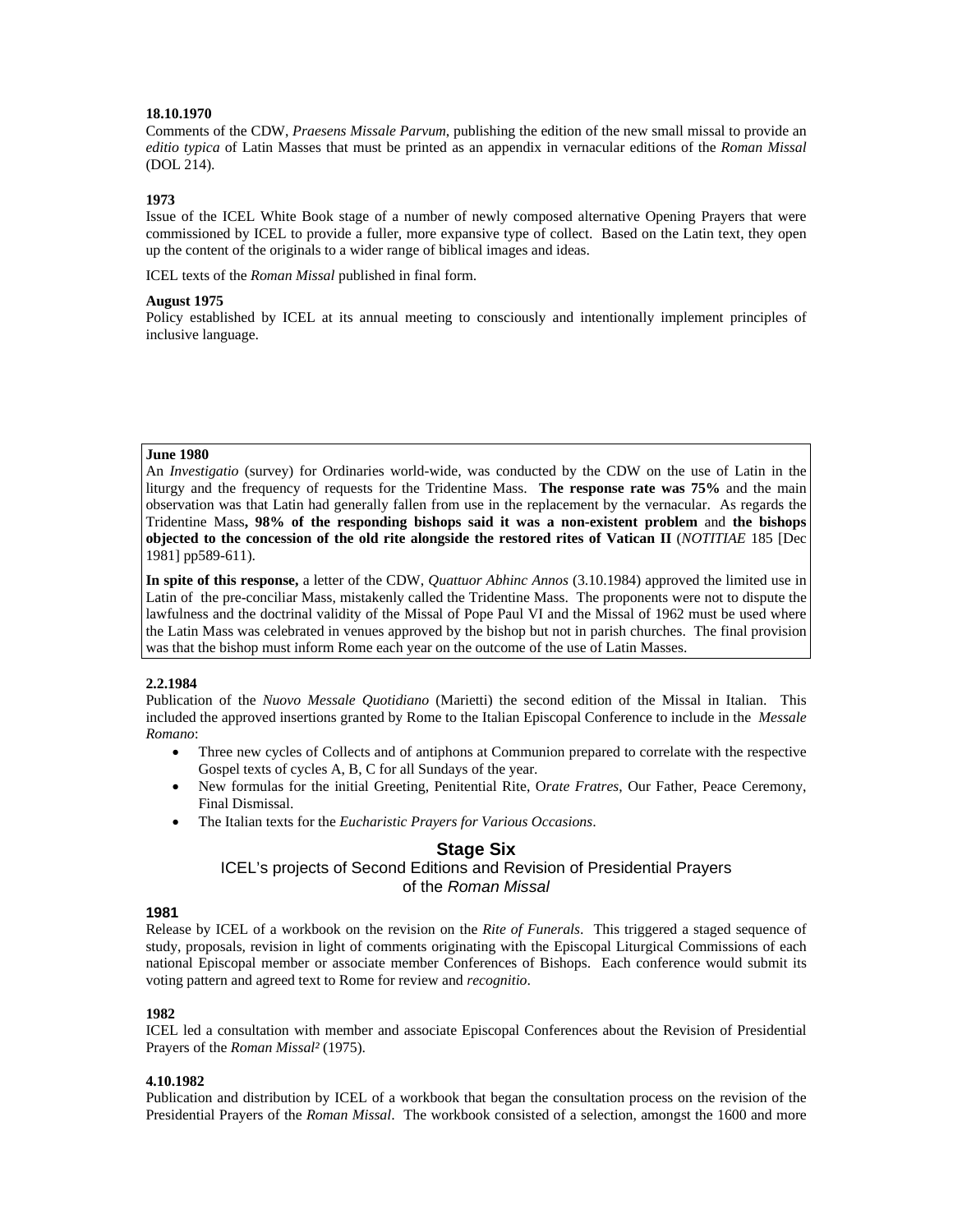texts in the Missal, chosen from the various parts of the Missal by the Advisory Committee of ICEL to provide guidance on the revision of all the Presidential Prayers. Thirteen months was given for this consultation and response.

## **Fall 1983**

Publication of the findings of the Notre Dame Study of Catholic Parish Life, observing and recording two weekend Masses in each of 36 USA parishes.

### **1986**

ICEL continued the consultation with Member Episcopal Conferences seeking response to the draft texts put forward.

#### **1988**

ICEL's [First] Progress Report on the Revision of the *Roman Missal.*

#### **September 1990**

ICEL's Second Progress Report on the Revision of the *Roman Missal*.

## **1992**

ICEL's Third Progress Report on the Revision of the Presidential Prayers of the *Roman Missal* was submitted to the Episcopal Board and, through them, back to the NEC on the project of new translations of the *Sacramentary*.

#### **November 1993**

At their plenary meeting the USA Bishops' Conference rejected the first segment of the proposed ICEL *Sacramentary*. This held up the progression of the project for some years. In 1998 the ICEL *Sacramentary* texts were sent to Rome for the *recognitio*, which was not forthcoming. The preparation of the new *editio typica* of the *Roman Missal* has meant the revision of the Presidential Prayers has yet to see the light of day.

#### **25.1.1994**

The CDWDS promulgated the *Fourth Instruction of for the Right Application of the Constitution on the Liturgy, Varietates Legitimae*. This was basically a listing of all areas in liturgical books where the NEC had the competency and could set policies for the liturgy and liturgical aids.

### **1998**

ICEL translation crowning the Revision of the *Roman Missal* Project.

## **November 1998**

At the fall meeting of United States Conference of Catholic Bishops (USCCB) the ICEL Revision of the Presidential Prayers of the *Roman Missal*, begun in 1993, struck a compromise, even though unsatisfactory to many. This was forwarded for the *recognitio* from Rome in January 1999. The *recognitio* was not granted in light of the forthcoming third typical edition of the *Roman Missal* in preparation and was expected to be ready for release in the Year of Great Jubilee, 2000.

## **14.12.1998**

The tensions with the pastoral responsibilities of Ordinaries of dioceses and differing expectations on bishops' judgement on pastoral matters were strikingly expressed at the Synod of Oceania and the *Statement of Conclusions* thrust on the Australian Bishops during their *ad limina* visit. Pope John Paul II challenged the Australian Church about "…the intention to use the media as a kind of stratagem to force the Church into changes she cannot make".

#### **1999**

ICEL's new translations of the Presidential Prayers in the *Roman Missal* submitted to Rome for *recognitio*. CDWDS issued 'Observations' critical of ICEL's work.

#### **16.3.2002**

Official notification of Cardinal Estévez rejecting the decade long ICEL led Revision of the Presidential Prayers of the *Roman Missal*. The "Observations" made as reasons highlighted the lack of progress of new Statutes for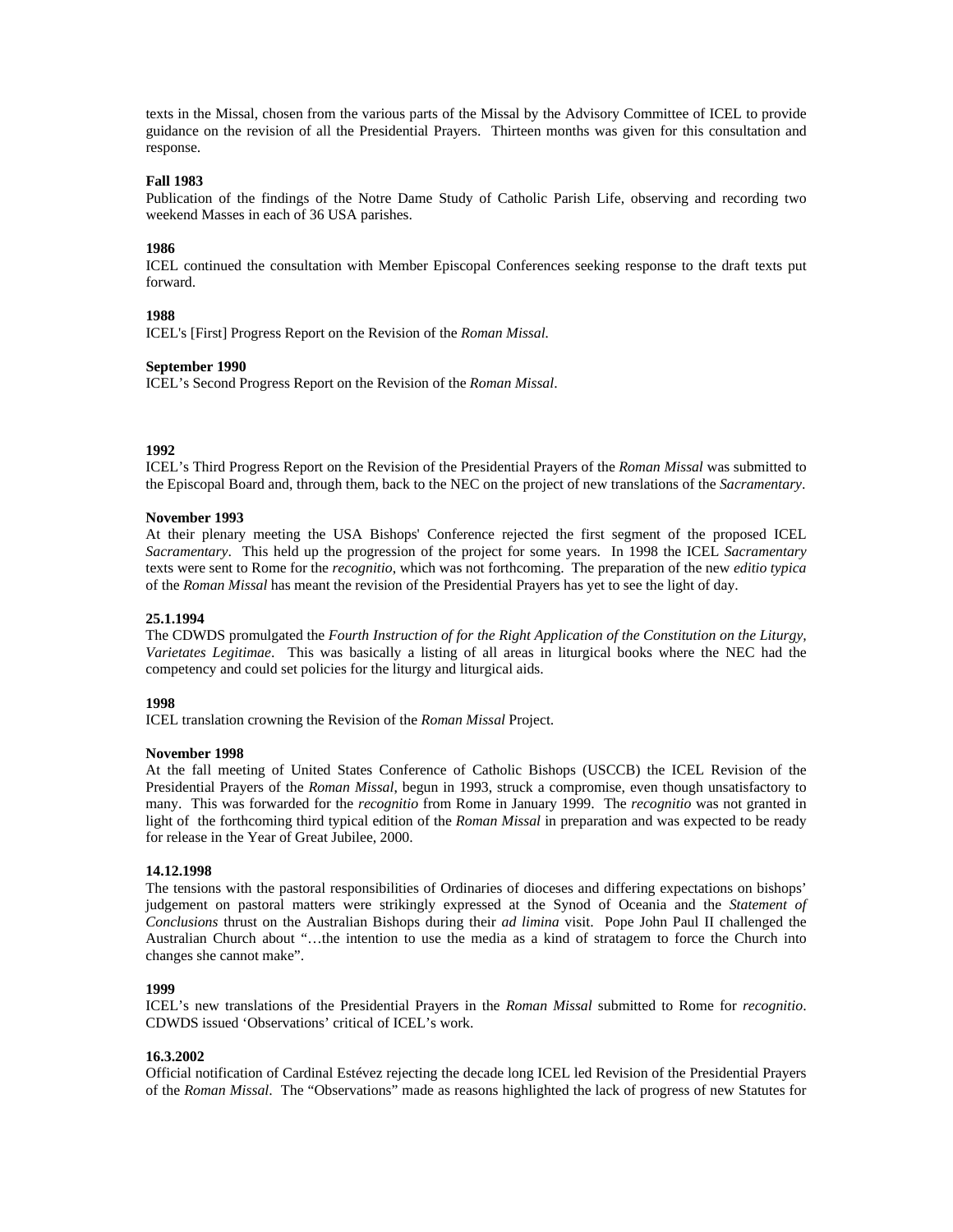ICEL, which was expected to result in a new category of expert translators and collaborators to work with the Holy See in light of *Liturgiam Authenticam*.

CDWDS formally rejects ICEL's project on Revision of the Presidential Prayers in the *Roman Missal* (submitted in 1999).

## **Stage Seven**  *Catechism of the Catholic Church*

## **25.1.1985**

Convocation by Pope John Paul II of an Extraordinary Assembly of the Synod of Bishops for the 20<sup>th</sup> anniversary of the closing of Vatican II. The purpose was to celebrate the grace and spiritual fruits of Vatican II and to study its teaching in greater depth. One of the goals of the Final Report was the desire for a catechism or compendium that might be a reference point for the catechisms or compendia that are prepared in various regions. The presentation of doctrine must be biblical and liturgical… sound doctrine suited to the present life of Christians… fully responding to a real need of the universal Church and of the particular Churches, …a "reference text" for a catechesis renewed at the living sources of the faith.

## **11.10.1992**

Apostolic Constitution, *Fidei Depositum,* on the publication of the *Catechism of the Catholic Church* (*CCC*) prepared following the Second Vatican Ecumenical Council, signed by Pope John Paul II on the 30<sup>th</sup> anniversary of the opening of Vatican II.

#### **1993**

Publication and simultaneous world wide release of the *CCC* in six languages. The lack of an *editio typica* in Latin proved problematic over various principles and issues of translation when no text could be claimed as standard or official.

#### **1994**

An *editio typica* of the *CCC* in Latin was published which resulted in all translations having to be reviewed in light of the typical edition.

#### **June 1995**

Pocket edition of the *CCC* published in English for Australia and New Zealand.

#### **1997**

Second Edition of the *CCC* released. This contains several corrections and clarifications of parts of the First Edition.

#### **2005**

Publication in Rome of the *Compendium of the CCC*, a simpler and more compact edition of the original, and published in English in 2006.

## **Stage Eight**

## Tensions regarding translations of biblical texts for liturgical use and the role of the Neo-Vulgate Latin texts

#### **25.4.1979**

Apostolic Constitution of Pope John Paul II, *Scripturarum Thesaurus*, declaring the new edition of the Vulgate translation of the Latin text of the bible (Neo-Vulgate) is to be the *editio typica* of all Latin texts in the Missal.

#### **1990**

Acceptance by the USA National Conference of Catholic Bishops (USA NCCB) of *criteria for the Evaluation of Inclusive Language Translations of Scriptural Texts Proposed for Liturgical Use* introduced by the USA Bishops' Committee on the Liturgy in connection with the preparation of a new *Lectionary* for Mass.

Publication of *Ex Corde Ecclesiae* about protocols to ensure authenticity of professors in theological faculties in Catholic Universities.

#### **November 1992**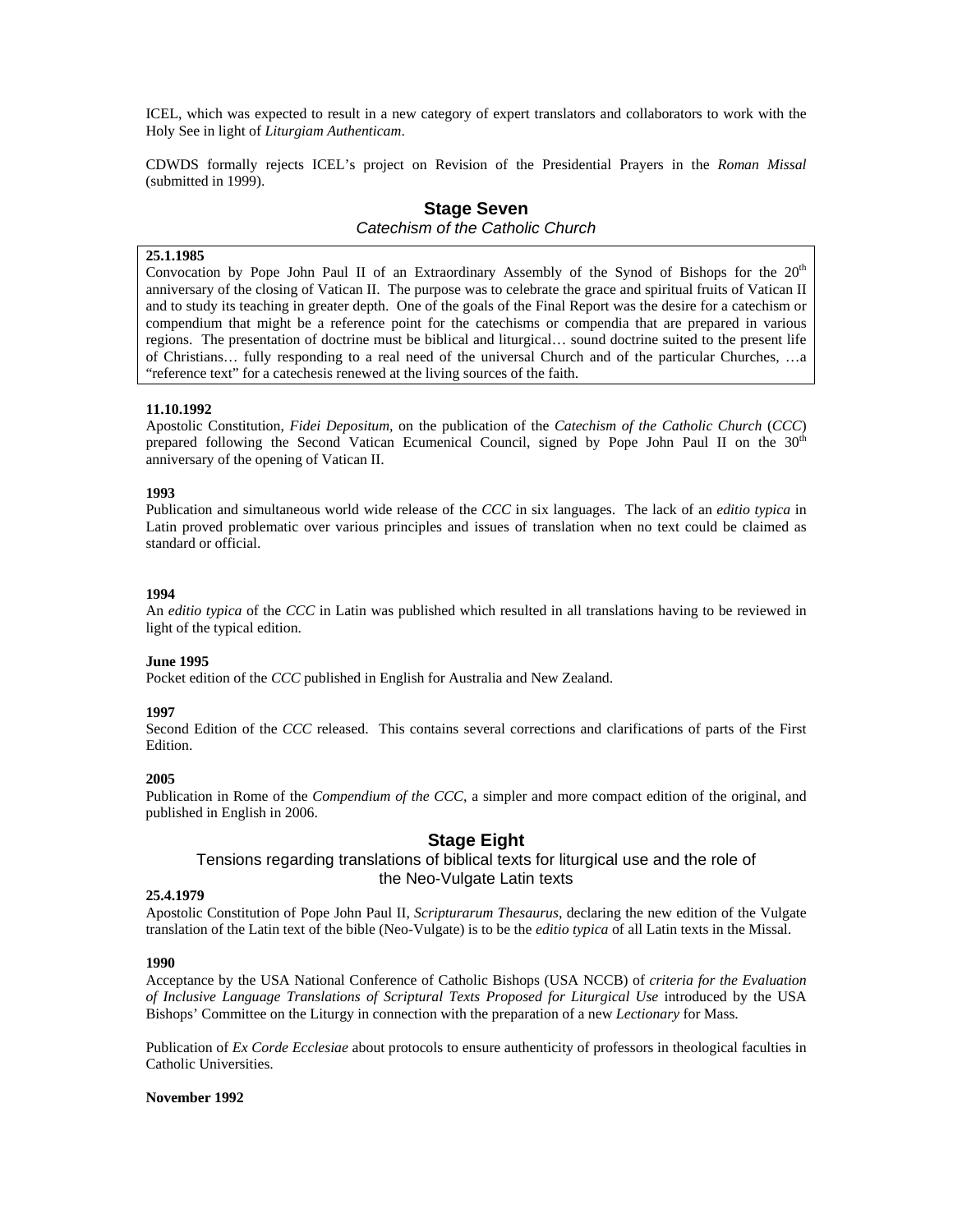Approval by the USA NCCB of the prepared text on the principles of inclusive language for new Lectionary texts based on the *Revised New American Bible*. This was submitted to Rome for the *recognitio* but no answer was given for ten years, so the *Lectionary* texts after the 1981 Second *Editio Typica* of the *Ordo Lectionum Missae* (*Lectionary*) have continued in common use.

### **14.12.1993**

*Ad limina* address by Pope John Paul II to Bishops of California, Nevada, and Hawaii which urged USA Bishops *to make available exact and appropriate translations of the official liturgical books…for the required review and confirmation by the Holy See*… *Osservatore Romano* English Edition 15.12.1993.

#### **January 1995**

Decree of the USA NCCB granting to ICEL an *imprimatur* for ICEL's publication through Liturgy Training Publications of Chicago *The Liturgical Psalter* which would be represented as approval of the text.

#### **1995**

The Congregation for the Doctrine of the Faith (CDF) issued *Norms for the Translation of Biblical Texts for Liturgical use*, especially concerning Christological readings of the psalms and acceptance of principles of inclusive language. Though used in Rome, these were not made public until 1997, thus preventing any discussion re *recognitio* for the *Lectionar*y.

Decree of CDWDS demanding withdrawal of the 'imprimatur' of the book of Psalms, *The Liturgical Psalter* prepared by ICEL and published by LTP Chicago.

#### **25.1.1996**

Instruction re e*ditio typica* of the new Latin Vulgate going back to the Apostolic Constitution of Pope John Paul II affirming the *editio typica* status of the Neo-Vulgate Bible for translating Latin texts.

#### **December 1996**

Meeting between Cardinal Ratzinger (CDF) and Archbishop Estévez (CDWDS) and seven US cardinals from the USCCB to discuss how to solve problems with *Lectionary* translations.

#### **1997**

Meeting in Rome of the seven US Archbishops/Cardinals with Vatican dicasteries to work through the translation norms of the CDF to see ways to correct translations.

## **4.7.1997**

Publication by the *Congregation for the Doctrine of the Faith of the Norms for the translation of Biblical Texts for use in the Liturgy*. These norms focused on correcting texts for the vernacular the *Lectionary*.

Declaration by the Vatican that the *New Revised Standard Version of the Bible* and the *Revised New American Bible* and its Book of Psalms were unsuitable for liturgical use.

#### **6.8.1998**

Letter of Bishop Anthony Pilla, President of the USA NCCB communicating the revoking of the *imprimatur* of NCCB for the publication of *The Liturgical Psalter* (LTP) prepared by ICEL. (Origins [3.9.1998] p215).

## **19.5.2002**

Date for the mandatory use of the USA revised *Lectionary Mass Readings*.

## **Stage Nine**

The translation of the *Third Editio Typica* of the *Roman Missal* 

#### **11.1.2000**

Approval by Pope John Paul II of the *Third Editio Typica* of the *Roman Missal*.

#### **27.7.2000**

Publication by *Libreria Vaticana* of excerpts of *GIRM<sup>5</sup>*in Latin but without the Apostolic Constitution of Pope John Paul II nor the Decree of the CDWDS proclaiming its authority.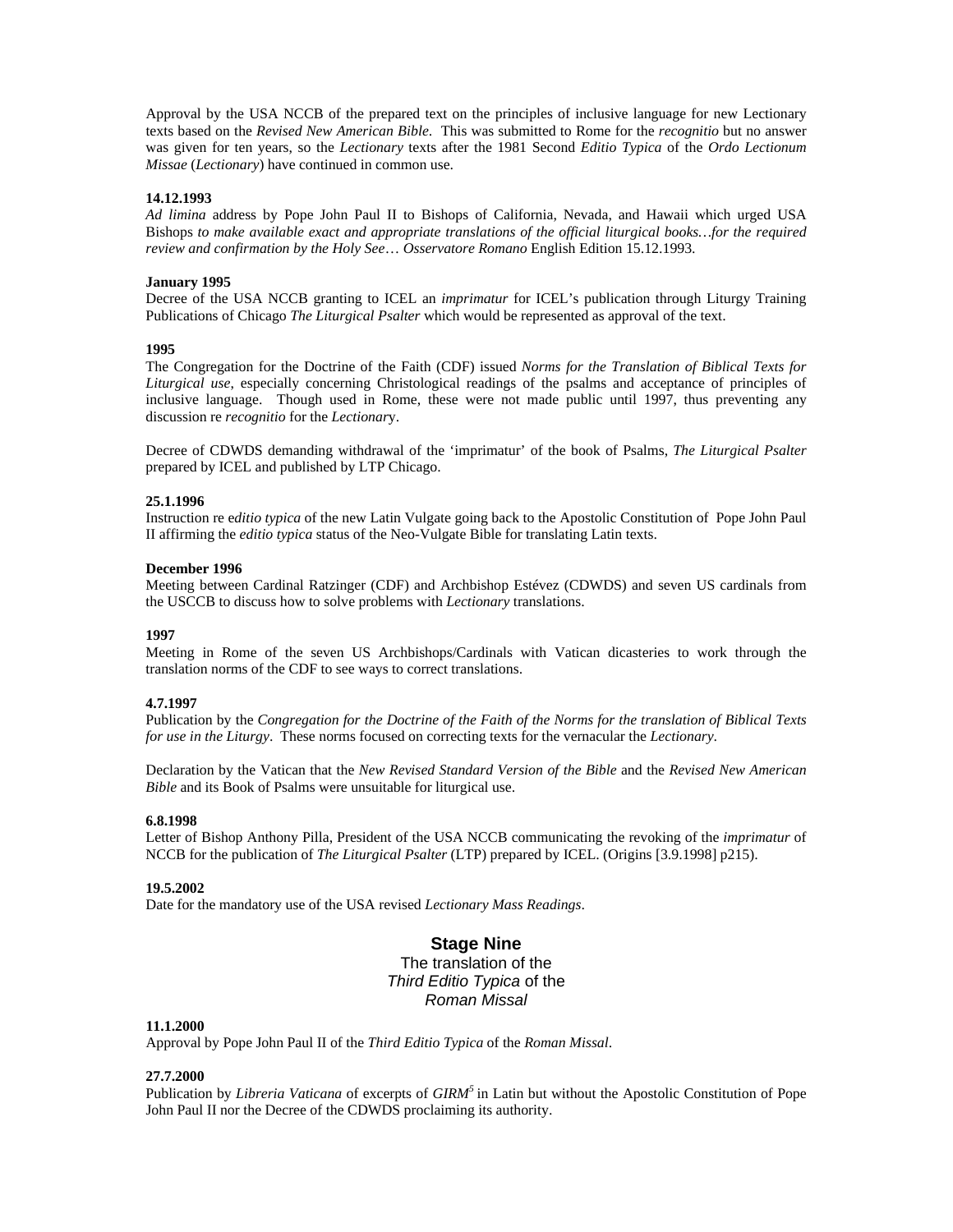#### **June 2001**

At annual meeting of USCCB voting referred the proposed adaptations to *GIRM* and the document on Communion under both kinds and roles for extraordinary ministers, published as *This Holy and Living Sacrifice* be adopted and sent to Rome for *recognitio*.

#### **November 2001**

The fall meeting of USCCB voted to return to ICEL its translation of the *GIRM* for correction in translation.

### **7.4.2002**

CDWDS approves of the USA publication *Norms for the Celebration and Reception of Holy Communion Under Both Kinds* in the dioceses of the United States. This confirmed the US adaptations re Eucharistic Ministers and communion postures and practice.

## **20.4.2002**

On Holy Thursday, Cardinal Medina Estévez of CDWDS signed the formal decree of Promulgation of the *Third Editio Typica* of the *Roman Missal*, keeping up a tradition. This began in 1970 when Cardinal Benno Gut signed the Decree promulgating the First Edition of the Missal authorised by Vatican II. Likewise it continued by Cardinal James Knox in 1975 in promulgating the Second Edition all connecting the launch of the Missal with the day of the institution of the Eucharist celebrated in the beginning of the Easter Triduum.

### **25.4.2002**

Decree of USCCB under President Bishop Wilton Gregory declaring the American Adaptations received the *recognitio* of the Holy See and now are to be integrated into their text of *GIRM*.

### **Early 2004**

Executive Committee of ICEL established Roman Missal Editorial Committee (RMEC).

### **2004-5**

ICEL's preoccupation with the work of translation of the new *GIRM* and *Order of Mass* in *Roman Missal<sup>3</sup>* .

### **May 2006**

Submission by Australian Catholic Bishpops Conference (ACBC) to Rome for the *recognitio* of the translation of *GIRM* prepared by England and Wales and Ireland and containing adaptations for Australia.

## **2006-7**

ICEL's priority work is to proceed on Green Book texts of the Proper of Seasons, the Commons, the Ritual Masses, and the Masses for Various Needs.

#### **Jan 2007**

*Confirmatio* from Rome of *recognitio* of the Australian translation of *GIRM* and adaptations.

### **January 15-19th 2007**

The meeting of ICEL Bishops' Commission confirms the Grey Book final text stage of the Order of Mass. This is now approved by Australia, Canada, England and Wales, Ireland, New Zealand, Scotland, South Africa, USA, Antilles, Zimbabwe. Each individual Episcopal Conference now awaits *recognitio* from Rome.

#### **24.4.2007**

Notification by letter from the Cardinal Prefect of the CDWDS to Adelaide Archbishop Phillip Wilson, the President of the Australian Episcopal Conference. This confers approval (*recognitio*) of the text of the *GIRM (2002)*, submitted to Rome in June 2006, along with the adaptations sought by the Bishops for Australia.

#### **31.8.2007**

Commissioning by Bishop Roche, Chairman of ICEL to distribute to Episcopal Conferences, Bishops' Liturgical Commissions and their Liturgical Councils and Consultors, copies of the Green Book texts for the Proper of Saints (Part II) and Votive Masses and Masses for the Dead.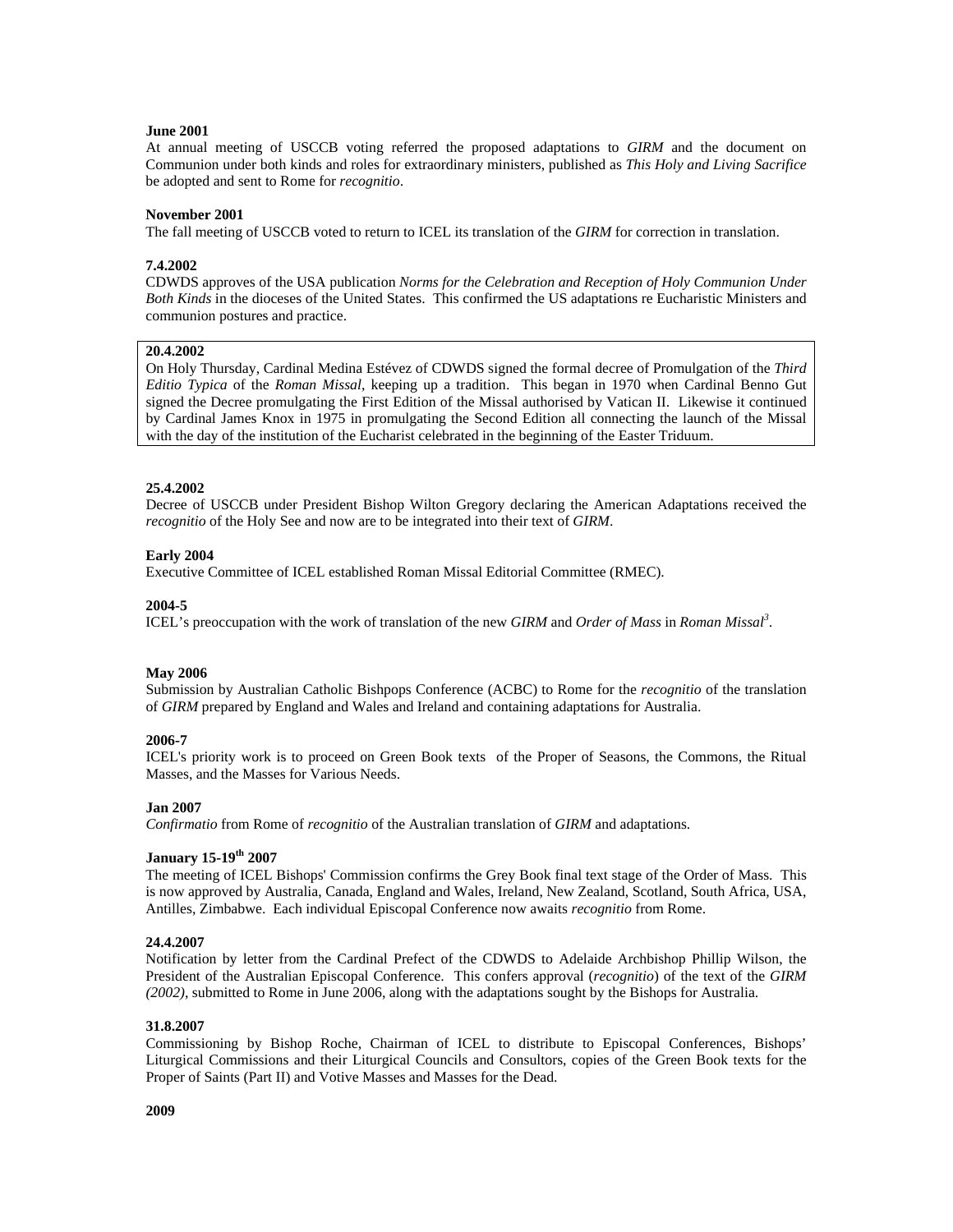Projected availability of new liturgical books and translations.

### **2010**

Projected printing of new liturgical books and translations.

Establishment of the *Vacatio Legis* so that the formal beginning of the use of the *Roman Missal<sup>3</sup>* is proclaimed as the starting point.

## **Stage Ten**

## The restructuring of ICEL's protocols

#### **4.12.1988**

Apostolic Letter of Pope John Paul II, *Vicesimus Quintus Annus*, on the twenty fifth anniversary of the *Constitution on the Sacred Liturgy*. While reaffirming the principles of the Constitution as the re-enactment of the Paschal Mystery he also drew attention to the mixed reception of the liturgical translations. He requested a re-evaluation of the role of the bishops in the Mixed Commissions (like ICEL) for the translation of official Latin texts into vernacular.

#### **1994**

Appointment by Rome of a new English language committee to redraft the ICEL English text avoiding the inclusive languages principles employed by ICEL.

#### **June 1996**

Archbishop Daniel Pilarczyk, head of ICEL's Episcopal Board and its members met with Archbishop Geraldo Agnelo, Secretary of CDWDS, to discuss the problems with gaining recognition for translations of texts for any English speaking country. The observation was made that ICEL worked on the principles in the 1969 Instruction on translations, *Comme le Prevoit*, and Bishops' Conferences need to focus on their right and duty: translating liturgical books and texts. Agnelo also drew attention to Pope John Paul II's Apostolic Letter, Vicesimus Quintus Annus, for the 25<sup>th</sup> Anniversary of Vatican II in which the Pope stressed the work of Bishops' Conferences and ICEL in the mutual responsibilities of preparing translations.

## **July 1996**

Archbishop Jorge Medina Estévez was made Prefect of CDWDS.

#### **June 1997**

Cardinal George of Chicago was elected by the USCCB to represent them on the ICEL Episcopal Board replacing Archbishop Daniel Pilarczyk after eleven years, though the latter was then chair of the ICEL Episcopal Board.

#### **20.9.1997**

Letter from Cardinal Medina Estévez to Bishop Anthony Pilla, President of the USA NCCB stating that the texts for the Rites of Ordination submitted for *recognitio* in March 1996 cannot be approved for liturgical use and the total text needs re-translation.

#### **1997**

Submission by ICEL to participating Member and Associate Member National Conferences of Catholic Bishops of the *Pastoral Introduction to the Order of Mass* to be voted on for national adaptation in each countries so as to go to Rome for *recognitio* of these national adaptations. Rome never replied to these applications other than to say they would have to be re-submitted in light of a proposed new edition of the 1975 *GIRM*.

#### **June 1998**

Cardinal Francis George, the USA NCCB representative on the ICEL Board told the ICEL Bishops on the board, and the executive staff, that the text of ICEL's translations were encountering significant opposition not only in Rome but also with the USCCB.

This communication of the 1998 ICEL meeting was published in the *National Catholic Reporter* under the headline "George tells ICEL Rome wants changes" (NCR 16.6.1998).

#### **26.10.1998**

Letter of Cardinal Prefect of the CDWDS (Cardinal Jorge Medina Estévez) to Bishop Maurice Taylor of Scotland, President of the Mixed Commission, ICEL. This was the culmination of a decade-long debate over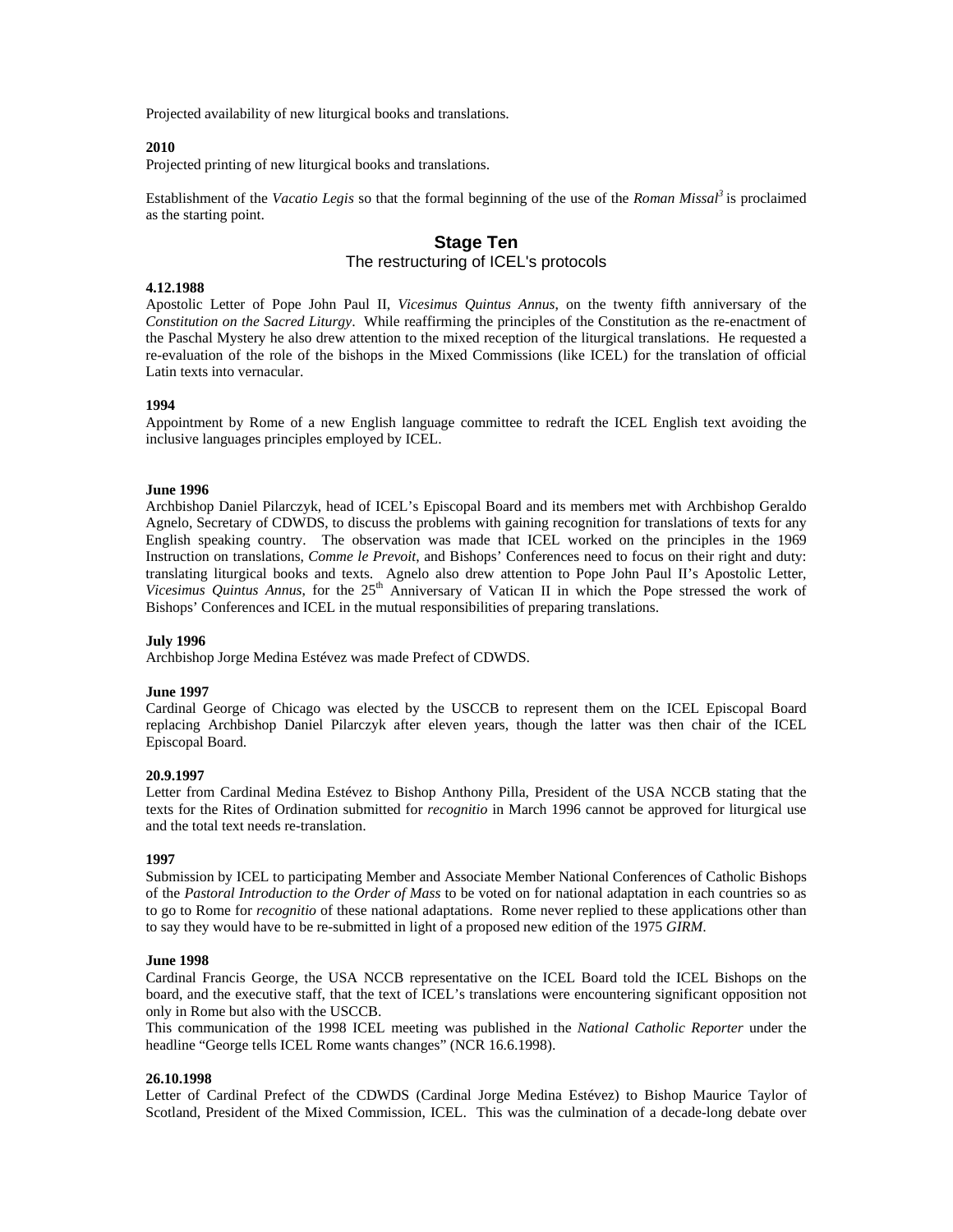proposed re-translations and/or revisions of scriptural translations and prayer texts in the *Roman Missal* and other liturgical books of the Roman Rite. It demanded a thorough revision of the ICEL Statutes in consultation with CDWDS and the Episcopal directors from each ICEL country (*Adoremus Bulletin* V,10 (Feb 2000) 4:5).

Seven Considerations were listed as pertaining to the Revisions of the Statutes of ICEL:

- The prime role of ICEL is defined as the translation in English of the *editiones typicae* of the Roman Rite's liturgical books and texts in their integrity. Adaptations are the competency of the NECs. Likewise ecumenical relations with other ecclesial communities are not ICEL's competency.
- The office of "executive secretary" is different from the competency of the Bishop Members of ICEL, who perhaps should elect their secretary.
- Employees of ICEL should have fixed terms of appointment, subject to period renewal, with the CDWDS holding the right to grant dispensations as necessary.
- All members of Advisory Committees shall require a *nihil obstat* from CDWDS issued on presentation of documentation and references from Ordinaries of members.
- All work published by ICEL is anonymous and confidential, published in the name of ICEL and not attributed to individuals.
- All ICEL publications of texts cannot be published without the *recognitio* of the Holy See permitting their use in that country.
- The redrafting of the Statutes is to be done directly by bishop-members of ICEL, rather than by its secretarial staff or advisory committees, to be submitted by Easter of 2000 for examination by the eleven Member Episcopal Conferences and CDWDS.

### **April 2000**

Meeting in Washington DC of the ICEL Episcopal Board with presidents of the eleven English speaking Bishops' Conferences. The major objective was to review and devise proposed new Statutes to govern ICEL's working processes for translating liturgical books and their texts into the vernacular for the English usage.

### **November 2000**

Annual meeting of the NCCB releases the new document on Church Architecture and renovation of churches, *Built of Living Stones*, replacing *Art and Environment in Catholic Worship*.

## **25.4.2001**

Proclamation of *Liturgiam Authenticam,* the *Fifth Instruction for the Right Application of the Constitution on the Liturgy*. This had the effect of totally reversing the guidelines for translations in the 1969 Instruction, *Comme le Prévoit*, and providing a new *Ratio Translationis* (Rationale and Principles of translation) which insisted on literal translation of Latin texts. This was a new philosophy of literal translation of Latin texts, adhering to the original grammar, the punctuation and clauses, with all words to be translated and none inserted, conscious of the heritage of the Roman Rite with its sacral language.

### **19.7.2001**

CDWDS announces the formation of *Vox Clara*, a new level of consultation in the processes of translation of the liturgical books of the Roman Rite. This is an international committee of pastoral bishops from English speaking countries, to be chaired by Cardinal George Pell of Sydney, Australia. Its role is to give advice to CDWDS regarding matters of liturgical translations of Latin texts into English and to strengthen cooperation with Conferences of Bishops in this area.

#### **1.8.2002**

Meeting in Ottowa, Canada, the bishops from the eleven member Bishops' Conferences, at their first gathering, elected a new executive structure according to the new Statutes for ICEL prepared under the direction of Rome. Bishop Arthur Roche (52) of Leeds, England was elected Chairman of the Episcopal Board of ICEL. Father Bruce Harbert (59) of Birmingham was elected executive secretary. They were followed by the resignation of Bishop Maurice Taylor on August  $6<sup>th</sup>$  and John Page on August  $15<sup>th</sup>$ .

## **2.10.2002**

Appointment of Francis Cardinal Arinze as Prefect of CDWDS. Nigerian born, so a speaker of English, his appointment is seen as an underscoring of the place and significance of English translation of scriptural and liturgical texts.

#### **June 2003**

Spring meeting of USCCB approved the final drafts of ICEL's new Statutes and sent them to Rome.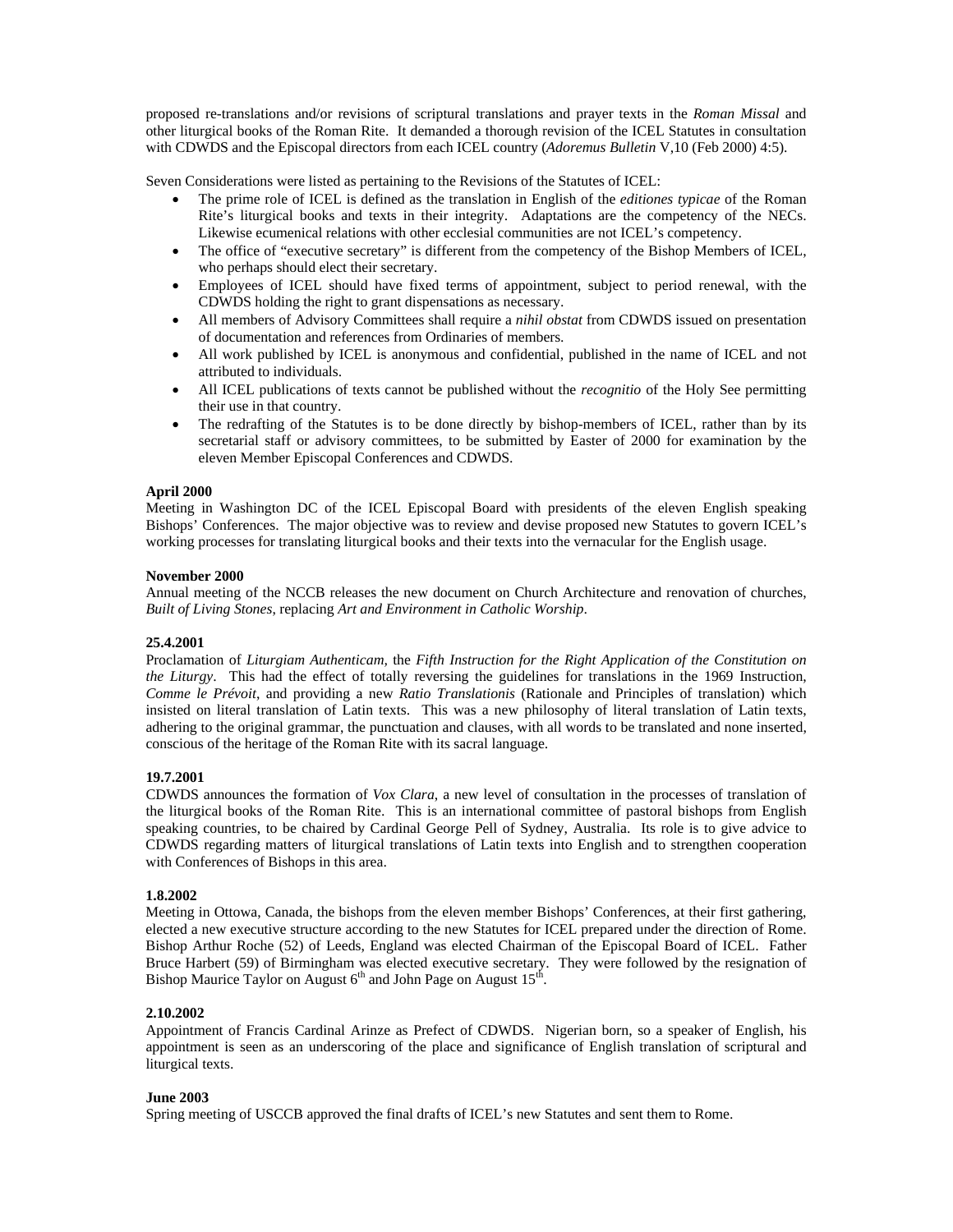## **8.10.2003**

Keynote address "Some Highlights of the Liturgical Renewal Initiated by *Sacrosanctum Concilium*" delivered by Cardinal Francis Arinze to participants at the National Convention of the Federation of Diocesan Liturgy Commissions developing the theme of the 40<sup>th</sup> Anniversary of the Liturgy Constitution of Vatican II.

## **17.10.2003**

New Statutes to direct the translation role of ICEL were approved by the Holy See and sent to the Bishops' Conferences of the constituent members and associate members NCCB in the English speaking countries.

## **2004**

With ICEL's new Statutes in place, the new Executive Committee of ICEL established the RMEC to chaperone the staged sequence of translations of segments of the Roman Missal<sup>3</sup> to be submitted to NCCB to review and vote on the new English texts translated according to the provisions of *Liturgiam Authenticam*.

### **2004-5**

Distribution to the Bishops' Conferences of the proposed new translation of the *Order of Mass*, following the guidelines of literal translations, yet avoiding unnecessary changes to the parts of the Common of the Mass used by the lay faithful. Similarly, the translation of the *GIRM* followed the same guidelines*.* 

### **May 2006**

Submission by ACBC to Rome for the *recognitio* for the translation prepared by England and Wales, Ireland, along with proposed adaptations for Australia.

### **2006-7**

Continuation of work of translation to proceed with the Green Book stage of the Proper of Seasons, Common Mass texts, Ritual Masses, Masses for Various Needs.

#### **24.4.2007**

Notification by letter from the Cardinal Prefect of the CDWDS to Adelaide Archbishop Phillip Wilson, President of the Australian Episcopal Conference. This confers approval (*recognitio*) of the text of the *GIRM* (2002) submitted to Rome in June 2006, along with the adaptations sought by the Bishops for Australia.

#### **23-27.7.2007**

Meeting of ICEL in Newry, Northern Ireland approving the Green Book texts for the Sanctoral Cycle from July to December, Votive Masses and Masses for the Dead which will go for comment by the Bishops later in 2007. The full Missal in Green Book phase will go to Bishops for comment later in 2007. The Grey Book (final version) of Eucharistic Prayers, Prefaces, Solemn Blessings and Prayers Over the People will go to the Bishops by Christmas 2007.

#### **15.9.2007**

The Grey Book (final text) of the *Order of Mass* was approved at the ICEL Bishops' Commission by Australia, Canada, England and Wales, Ireland, New Zealand, Scotland, South Africa, USA, Antilles, Zimbabwe. Each individual Episcopal Conference still needs *recognitio* from Rome.

#### **January 2008**

Meeting of ICEL in Bangalore, India to review Commons, Ritual Masses, Masses for Various Needs, hoping to produce the Grey Book phase for the whole Missal in 2008.

#### **September 2008**

Meeting to review comments of Bishops on the Grey Book texts.

#### **January 2009**

Meeting of ICEL to confirm all texts before sending final version to Conferences by 2009. Thus 2010 will be the projected timeframe for the printing of the full translation of the *Roman Missal<sup>3</sup>* .

## **Resources**